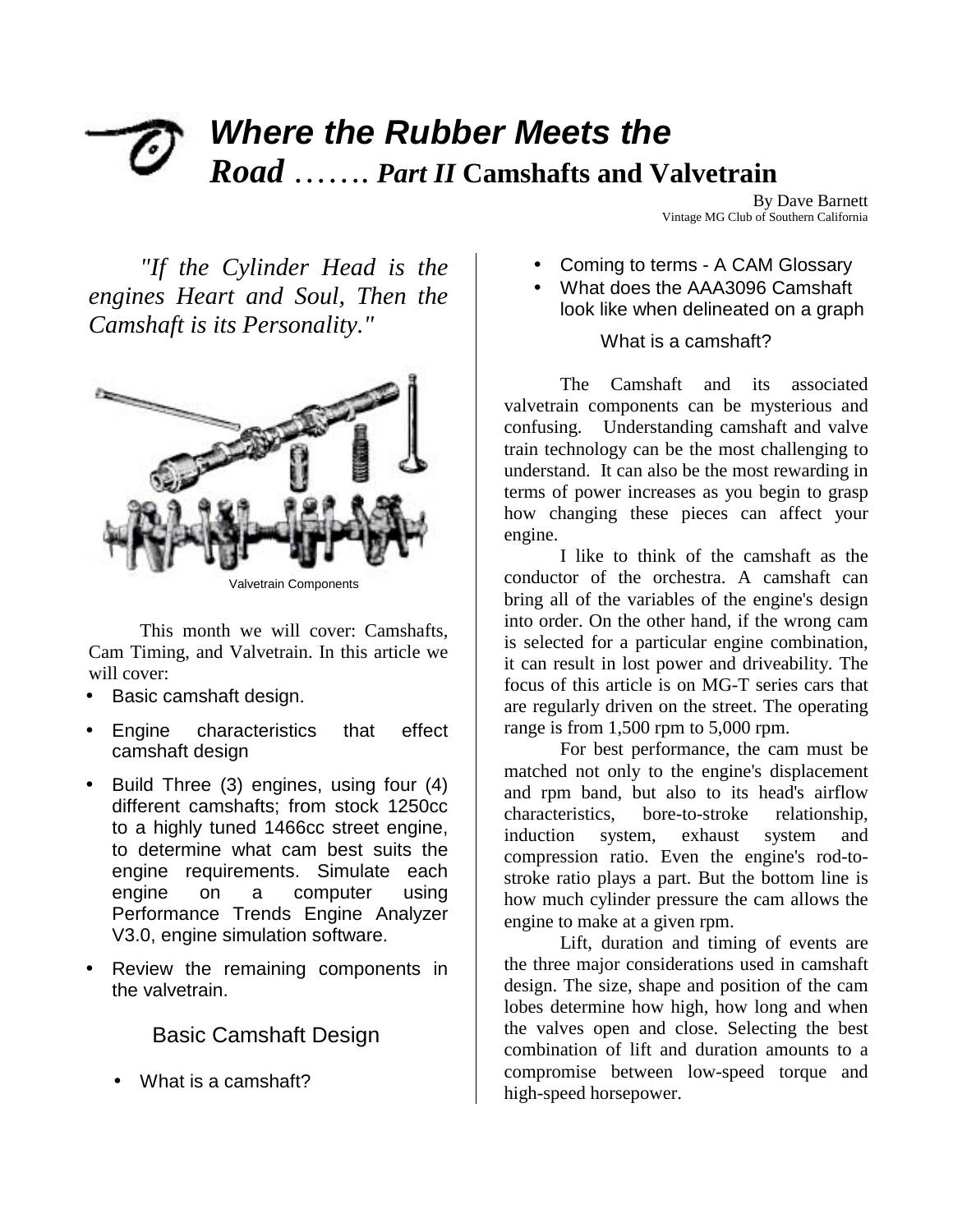Coming to terms - A CAM Glossary



#### Cam Lobe

A cam lobe is more complex than it may appear. Its shape determines the operating characteristics of the engine. For a better understanding of the terms used to describe a camshaft I have compiled a glossary of terms. (sources: Jim Resnick, Cole Quinnell Camshafts & Valvetrain 2/99, Bill Jenkins SA Design 1986,Stockel, Stockel and Johnson ,Goodheart Willcox 1996)

- Base Circle or heel Lowest point of the cam lobe in relation to lift; the closed valve position occurs at this position of the cam lobe. All valve lash settings are made when the each lobe has the base circle (or "heel") against the lifter. When a camshaft is being ground, the base circle is the actual part of the lobe that is ground to form lift at the lobe.
- Basic RPM The rpm range in which the engine makes the best power.
- Cam Centerline Cam phasing in relation to the crankshaft; where the centerline of the intake or exhaust lobe is in relation to the No.1 cylinder's piston given in degrees of crank rotation after Top Dead Center (TDC). When degreeing a cam, you must know this figure to install it properly. When you do advance or retard the camshaft centerline (when degreeing a cam), you affect both the intake and exhaust lobes; these are not individually adjustable.
- Degreeing a cam Setting the camshaft's phase (or position) in the engine in relation to crank position. XPAG cam AAA5776 is ground 0 straight up, AAA3096 0 straight up, AEG 122 4 deg. advanced, Crane 340- 010 4 deg. advanced. The cams that are ground with some advance make up for timing chain stretch. If the installer places the cam ahead in relation to crank/piston timing, it has been advanced; if it is moved back from straight up, it has been retarded. Advancing a cam moves the power band to a higher rpm range. Retarding a cam does the opposite.
- Dual Pattern When the intake and exhaust lobes do not have the same duration and lift, i.e. Crane 340-010.Cams are often ground this way to aid poor exhaust ports and exhaust systems.
- Duration Time (in degrees of crankshaft) rotation) that the valve is open during its tappet lift. The four cams studied in this article are measured at seat-to-seat or 0.004"-0.006" lift. This is also referred to as advertised duration.
- Lobe separation angle Actual spacing of cam lobe centerlines (in degrees) for a common cylinder; ground into a camshaft not changeable; largely responsible for the idle quality of an engine. Narrow separation angles (102-108 deg.) seal a cylinder for a longer period of time but also give a rough idle quality, while larger angles (109- 114deg.) generally give a smoother idle.

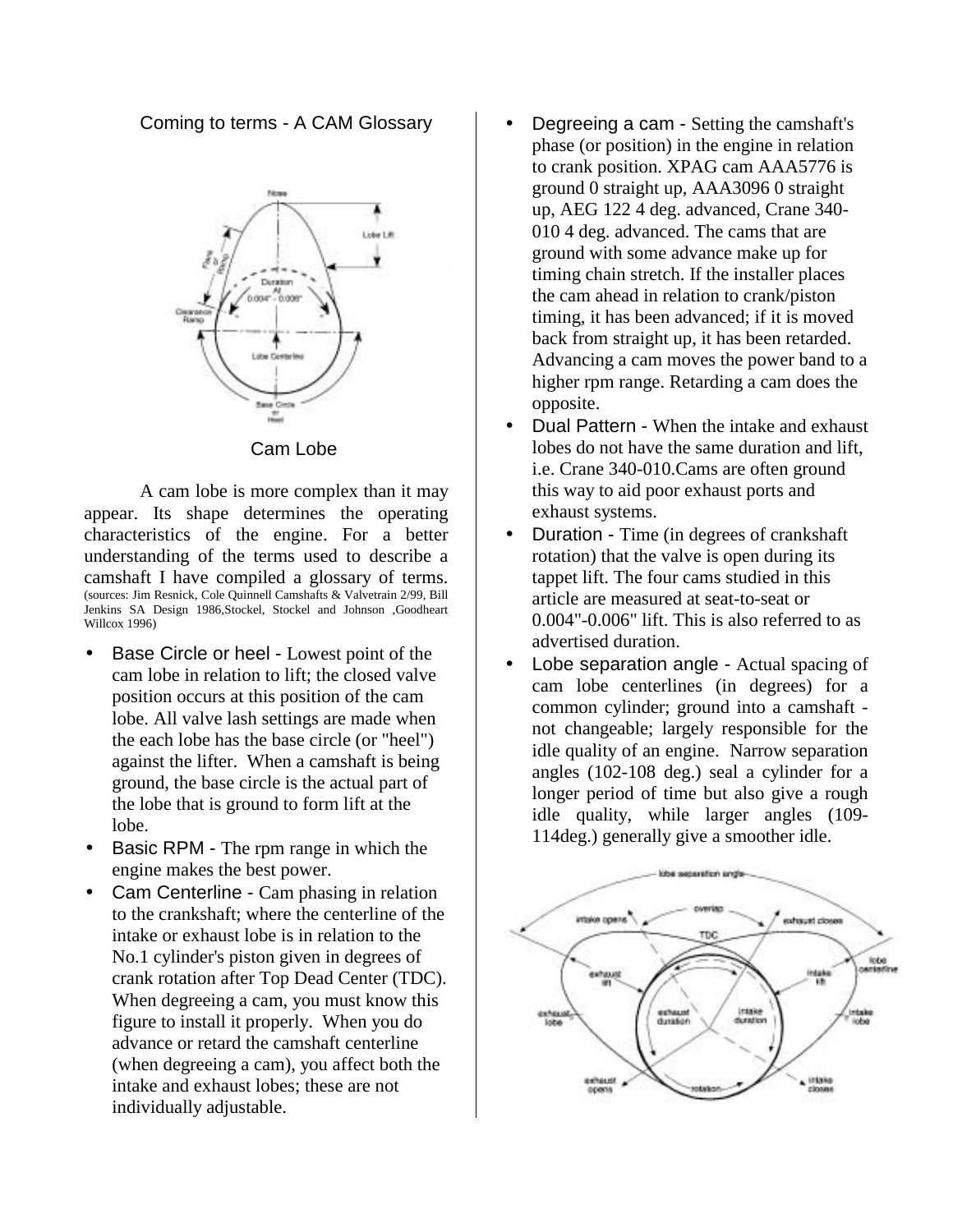|                      | Narrow         | Wide                   |
|----------------------|----------------|------------------------|
| Condition            | Separation     | Separation             |
|                      | Angle          | Angle                  |
| Intake Event         | Starts & Ends  | Starts & Ends          |
|                      | Earlier        | Later                  |
| <b>Exhaust Event</b> | Starts & Ends  | Starts & Ends          |
|                      | Later          | Earlier                |
| Valves Closed        | Increased Time | Decreased              |
| Simultaneously       |                | Time                   |
| Overlap              | Increased      | Decreased              |
| Low Speed            | Higher         | Lower                  |
| Cyl. Pressure        |                |                        |
| <b>High Speed</b>    | Lower          | Higher                 |
| Cyl. Pressure        |                |                        |
| Detonation           | Higher         | <b>Lower Potential</b> |
|                      | Potential      |                        |
| Manifold             | Lower          | Higher                 |
| Vacuum               |                |                        |

### Lobe Separation Angle **Characteristics**

- Lift Distance the valve is closed to the peak lift when fully open.
- Mechanical (solid lifter) cam a cam using lifters with only a radiuses contact face in which the pushrod end sits. This is the type of cam used in the XPAG engine.
- Nose Full-lift portion of the cam lobe where the lifter is pushed open at maximum distance.
- Overlap The amount of time in crankshaft degrees that the intake and exhaust valves are open simultaneously.
- Ramps Portions of the cam lobes that lift or settle the lifter from the base circle of the cam; does not include nose. They have different rates of lift in velocity and degrees of crank rotation. Symmetrical cams have individual lobes with the same opening and closing ramp rates while asymmetrical cams have different opening and closing rates on the same lobe.
- Profile The actual shape of an individual cam lobe. There are hundreds of possible profiles within a lobe shape with the exact same lift opening and closing points.
- Valve Lift Calculated by multiplying cam lift by the engine's rocker arm ratio. Valve

lift for the AAA3096 cam is 0.327 in. The rocker arm ratio is approximately 1.5:1.

• Valve Timing - The timing of valve events, which are the points at which the intake and exhaust valves open and close (in crankshaft degrees) are also extremely critical in determining not only the engine's power, but also its power curve.

## What does the AAA3096 Camshaft look like when delineated on a graph?



# Valve Motion Chart

To better understand how changes in lift, duration and lobe separation angle affect our XPAG engine, we need to get a better understanding when the valves open and why. The Valve Motion Chart plots the amount of lift at the cam timed in relation to degrees of crankshaft rotation. Before the piston reaches Bottom Dead Center (BDC) on the power stroke, the exhaust valve begins to open. That allows the exhaust gases to begin exiting the cylinder under their own pressure, reducing the engine's effort to discharge the gases on the upward stroke of the piston. As the piston approaches Top Dead Center (TDC), the intake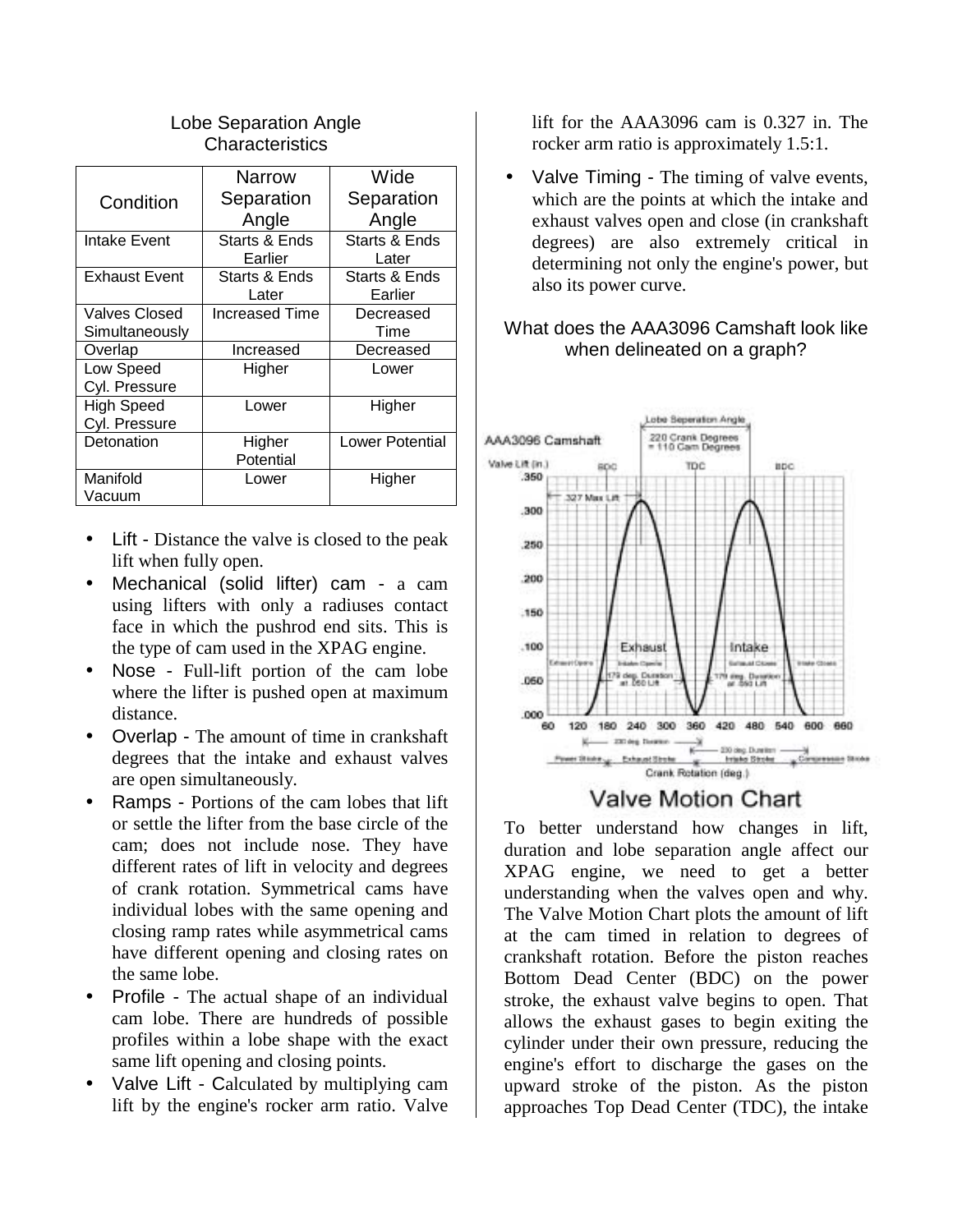valve begins to open before the exhaust valve is closed. Although it's hard to see in the graph, there is some overlap in the AAA3096 Cam. The overlap allows the exiting exhaust gases to help draw in the intake charge. As the piston begins the intake stroke, the exhaust valve closes, and the downward motion of the piston begins drawing in the rest of the incoming air/fuel mixture. The intake valve remains open for a short time after the piston begins the compression stroke to take advantage of the momentum generated by the column of air/fuel mixture. Also, remember that the valves don't flow much when they are opening or closing at a low lift period. Later in this article when I cover the Valves I will discuss how we can gain additional flow by just following the factory recommendations.

## Engine characteristics that affect camshaft design

As I stated earlier, the camshaft is the conductor of the orchestra. Well, there are a lot of players in this system. The Cylinder head is where most of the power is made. Therefore its ability to breathe efficiently is very important. Our goal is to fill the cylinders with as much air and fuel as we can. Airflow through the cylinder head is directly controlled by the height of the valve's lift. Up to a point, the higher the valve lifts the greater flow. In general terms, higher valve lift helps generate torque and horsepower.

The speed at which the piston moves away from TDC is an important factor in determining the cams profile. The high rod-tostroke ratio (1.98:1) causes the piston to accelerate away from TDC at a slower rate than most engines.

# Build three (3) engines, using four (4) different camshafts

Believe me, this is where the fun starts. Although this is a simulation, I believe that the information contained in this analysis is consistent and fairly accurate. The Performance

Trends Engine Analyzer is stated to be accurate to  $\pm 7\%$ . The program allows the user to input engine specifications, including but not limited to; Bore, Stroke, # of cylinders, connecting rod length. **Cylinder head data** includes valve diameter, average port diameter, and port volume in cc's, port length, flow, efficiency, and compression ratio. **Intake manifold data** includes design, runner diameter, runner length, flow efficiency, intake heat, and CFM rating for the carburetors. **Exhaust system data** includes design primary diameter, primary length flow efficiency collector length exhaust system CFM rating. **Cam/Valve train data** includes rating lift (i.e. seat-to- seat 0.004-0.006, .040, .050 inches) centerline, advertised duration, intake timing, max lobe lift, rocker arm ratio. **Test conditions:** I used standard dyno (60deg. 29.92). Coolant temperature: 180 degrees. Fuel specifications: 96 Octane. Additionally, I measured Intake and exhaust ports on a stock cylinder head, Intake manifold volume on a stock 1-1/4 and an XPEG 1-1/2-inch manifold. These are probably the most important specifications, but there were numerous others that were also used.

The first engine is a stock 1250cc. It uses 1-1/4 inch H2 SU's rated at 110 CFM each. The second engine is what many people are running today; a 1326cc Stage II with a compression ratio of 9:1. It uses 1-1/2 H4 carburetors rated at 133 CFM each, and the TF1500 intake manifold. The third engine is a 1466cc Stage IVA as defined in the book "The XPAG Engine Data Service Supertuning by: W.K.F. Wood, edited by Jerry Austin 11/98.

The four camshafts used include; AAA5776, AAA3096, AEG122, Crane 340-010 also known as (Moss Motors "3/4" Cam). Valve timing is measured seat-to-seat. Although the engine simulator provides comprehensive information on each engine and a five-page report, this much information is beyond the scope of this article. I exported the Horsepower and Torque data into an Excel spread sheet and plotted charts for each combination.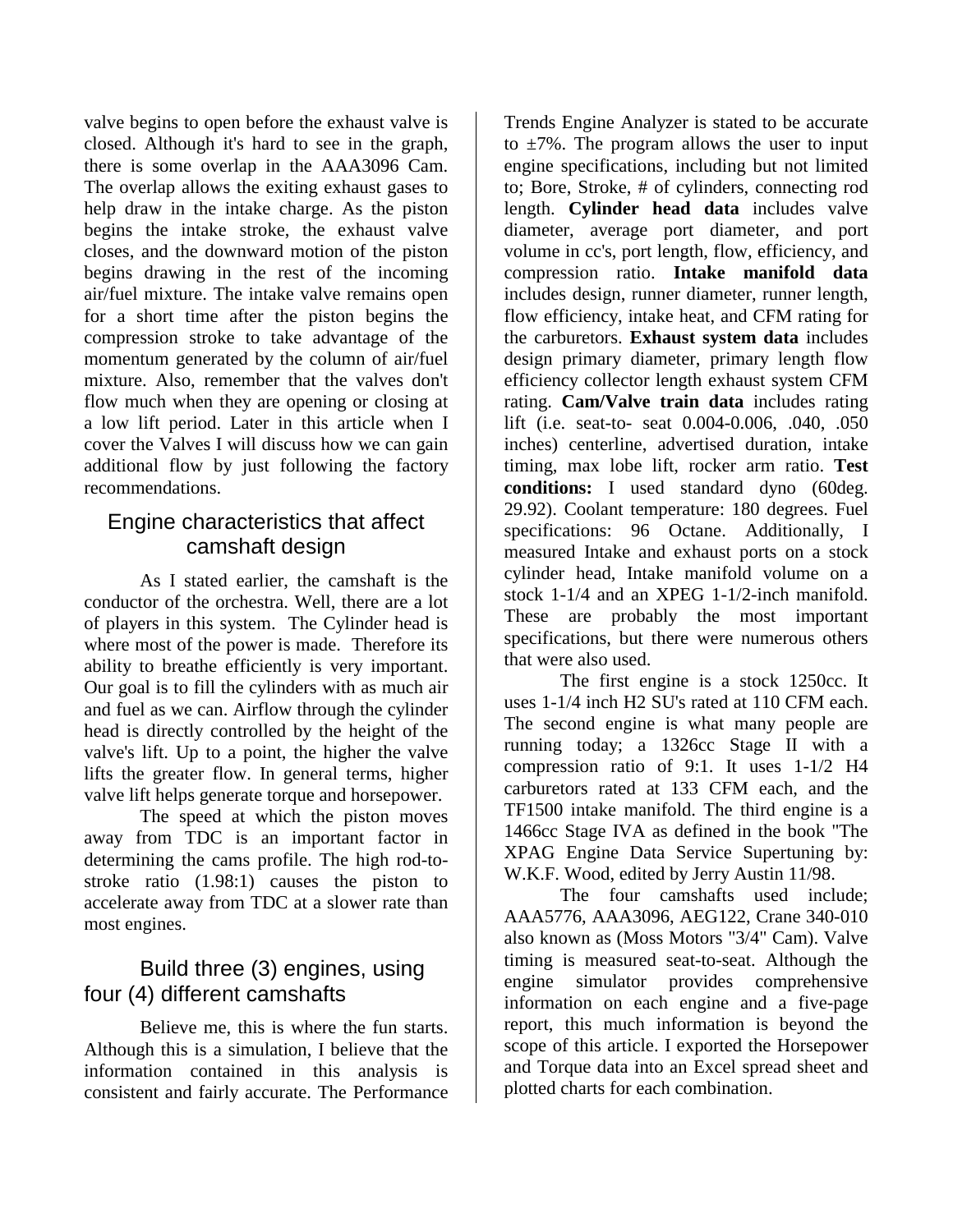

Peak Torque is 54.3 @ 2500 rpm, Average Torque 52.1. Horsepower @ 5500 RPM 56.4 Average Horsepower is 37.7. The Volumetric Efficiency at peak Torque is 67.7. BSFC at @ 3500 rpm is .554 A good BSFC is in the range of .40 - .45 for gas. The lower the BSFC, the more efficient the engine is at converting fuel into horsepower.

**AAA3096** also known as the "Late" Camshaft.



Peak Torque is 55.6 @ 2500 rpm, Average Torque 53.0. Horsepower @ 5500 RPM 56.3 Average Horsepower is 38.1. The Volumetric Efficiency at peak Torque is 66.5. BSFC at @ 3500 rpm is .542.

**AEG122** "3/4 Race Factory Cam"



Peak Torque is 54.1 @ 2500 rpm. Average Torque 51.8. Horsepower @ 5500 RPM 56.0. Average Horsepower is 37.5. The Volumetric Efficiency at peak Torque is 65.5. BSFC at @ 3500 rpm is .555.

**Crane 340-010** (Moss Motor "3/4")



Peak Torque is 54.3 @ 5500 rpm, Average Torque 50.3. Horsepower @ 5500 RPM 56.8 Average Horsepower is 36.8. The Volumetric Efficiency at peak Torque is 71.6. BSFC at @ 3500 rpm is .576.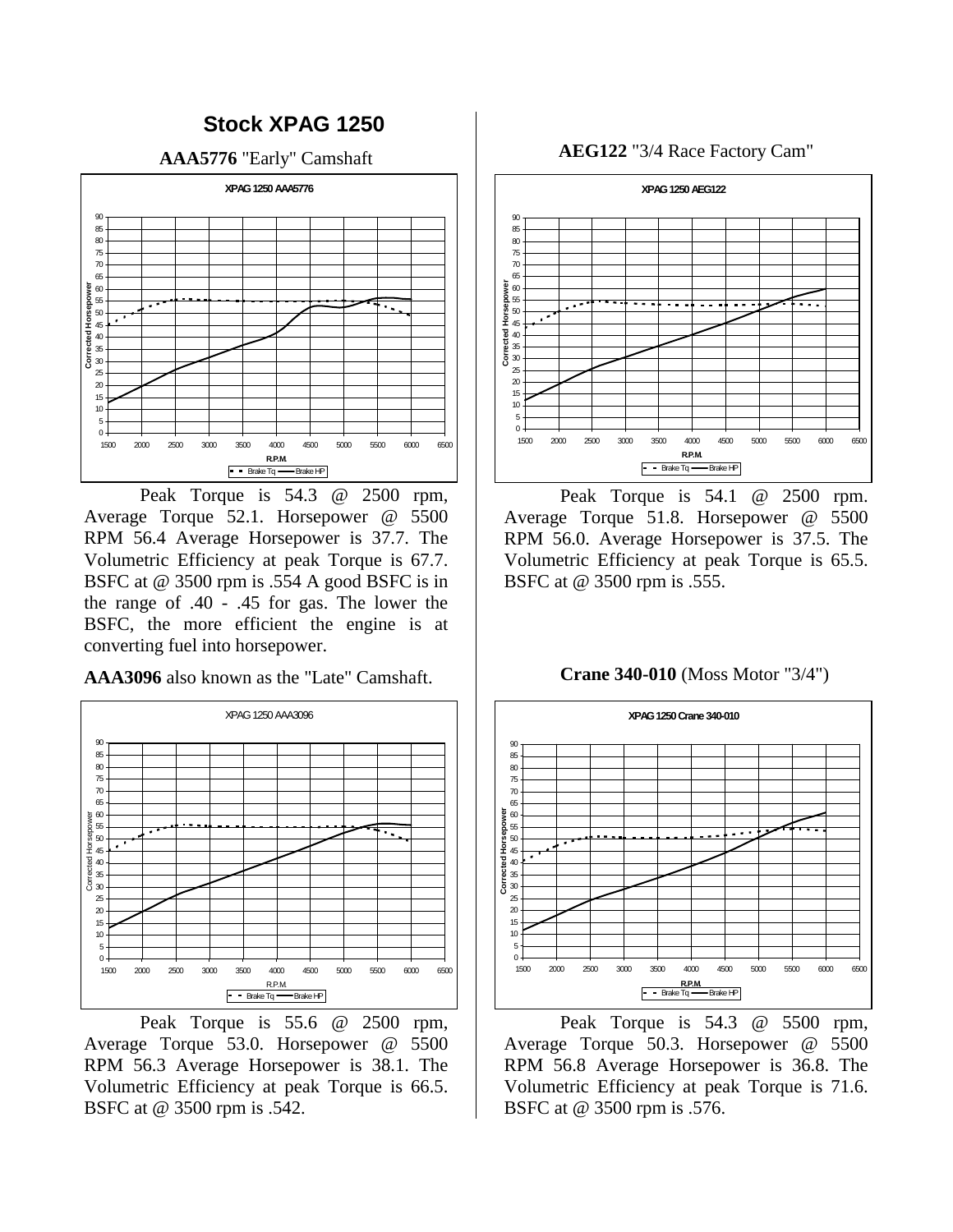

Peak Torque is 73.4 @ 4000 rpm, Average Torque 65.9. Horsepower @ 5500 RPM 74.4 Average Horsepower is 49.1. The Volumetric Efficiency at peak Torque is 78.5. BSFC at @ 3500 rpm is .512.

**AAA3096** also known as the "Late" Camshaft.



 Peak Torque is 74.3 @ 3500-4000 rpm, Average Torque 66.7. Horsepower @ 5500 RPM 74.0. Average Horsepower is 49.4. The Volumetric Efficiency at peak Torque is 79.0. BSFC at @ 3500 rpm is .507.

**AEG122** "3/4 Race Factory Cam"



Peak Torque is 73.2 @ 4000 rpm. Average Torque 65.7. Horsepower @ 5500 RPM 74.4. Average Horsepower is 49.0. The Volumetric Efficiency at peak Torque is 78.4. BSFC at @ 3500 rpm is .511.

**Crane 340-010** (Moss Motor "3/4")



Peak Torque is 72.7 @ 5000 rpm, Average Torque 64.6. Horsepower @ 5500 RPM 75.8. Average Horsepower is 48.6. The Volumetric Efficiency at peak Torque is 81.7. BSFC at @ 3500 rpm is .528.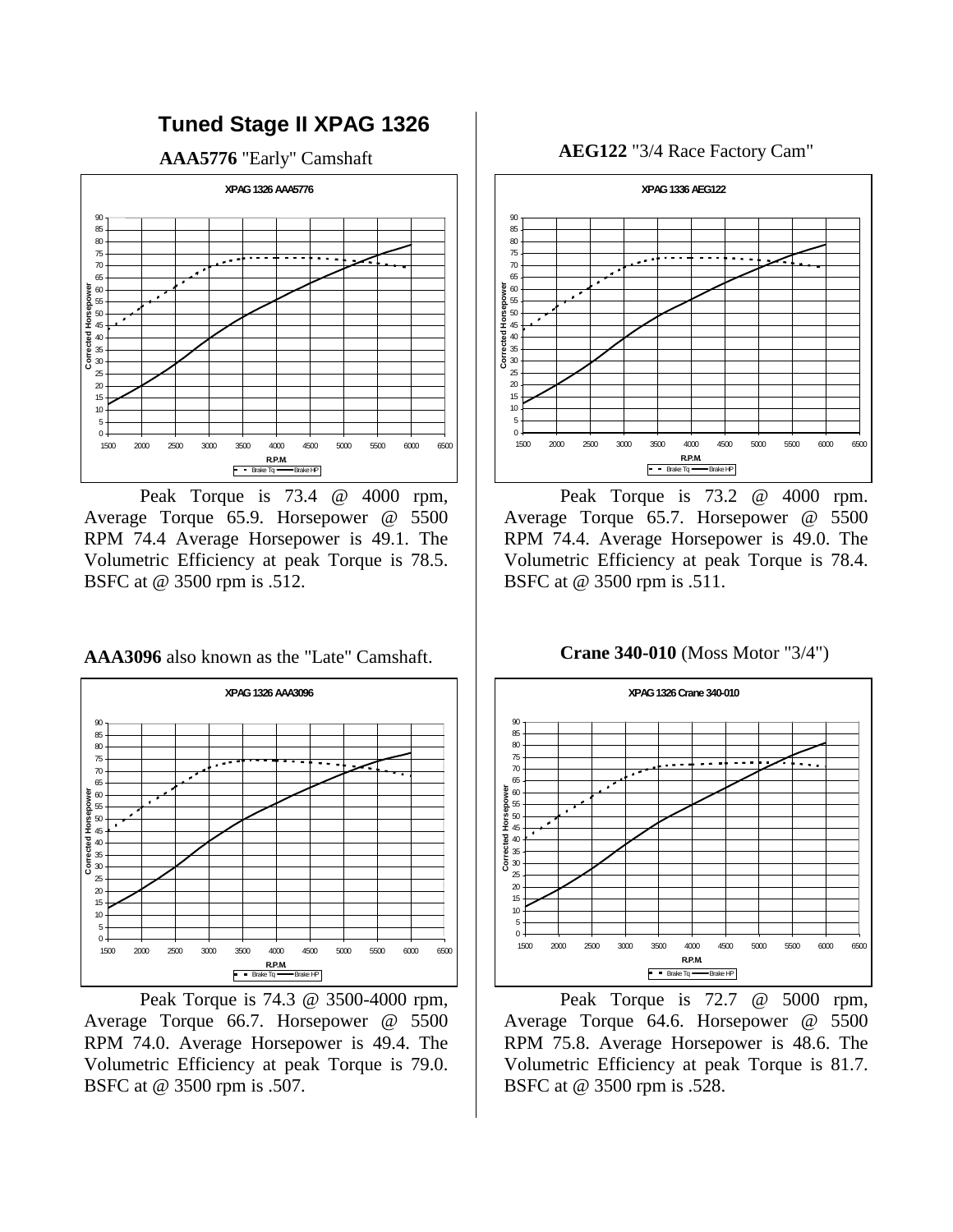

Peak Torque is 82.9 @ 5000 rpm, Average Torque 76.5. Horsepower @ 5500 RPM 83.9 Average Horsepower is 56.2. The Volumetric Efficiency at peak Torque is 82.6. BSFC at @ 3500 rpm is .502.

**AAA3096** also known as the "Late" Camshaft.



Peak Torque is 82.9 @ 3500 rpm, Average Torque 76.9. Horsepower @ 5500 RPM 82.3. Average Horsepower is 56.0. The Volumetric Efficiency at peak Torque is 77.7. BSFC at @ 3500 rpm is .501.

**AEG122** "3/4 Race Factory Cam"



Peak Torque is 82.7 @ 5000 rpm. Average Torque 76.3. Horsepower @ 5500 RPM 83.8. Average Horsepower is 56.0. The Volumetric Efficiency at peak Torque is 82.5. BSFC at @ 3500 rpm is .534.

**Crane 340-010** (Moss Motor "3/4")



 Peak Torque is 84.7 @ 5000 rpm, Average Torque 76.5. Horsepower @ 5500 RPM 86.1. Average Horsepower is 56.6. The Volumetric Efficiency at peak Torque is 83.4. BSFC at @ 3500 rpm is .511.